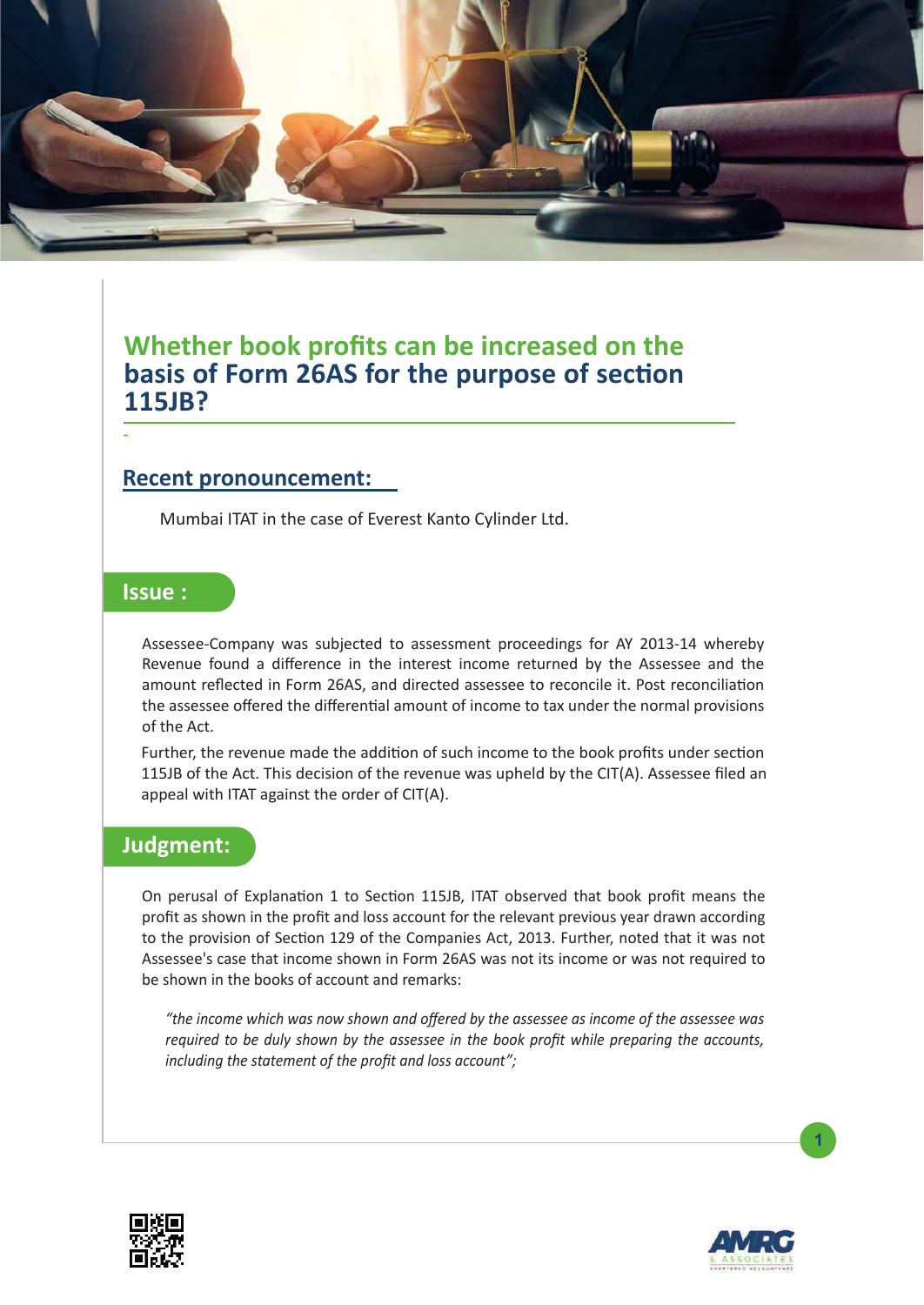

Observed that a pedantic interpretation to the book profit as mentioned in the explanation would be an antithesis to the purpose, for which it was enacted by the legislature and would result in absurdity and contradictions.

Thus, dismissed Assessee's appeal and upheld that the addition to book profits of the amount offered under normal tax provisions and reflected in Form 26AS. ITAT Opined that:

"once the error was committed by the assessee in preparation of Profit and loss statement by not adding the entire amount shown in 26AS as income of the assessee either on account of omission, inadvertent *error or by way of fraud which was otherwise required to be included in the statement of the profit and loss account, then it cannot be said that the said amount which was wrongly or deliberately or otherwise*  left to be included in the book of accounts, cannot be added to the book profit for the purpose of section 115JB"

*\*in the favour of revenue*





**2**